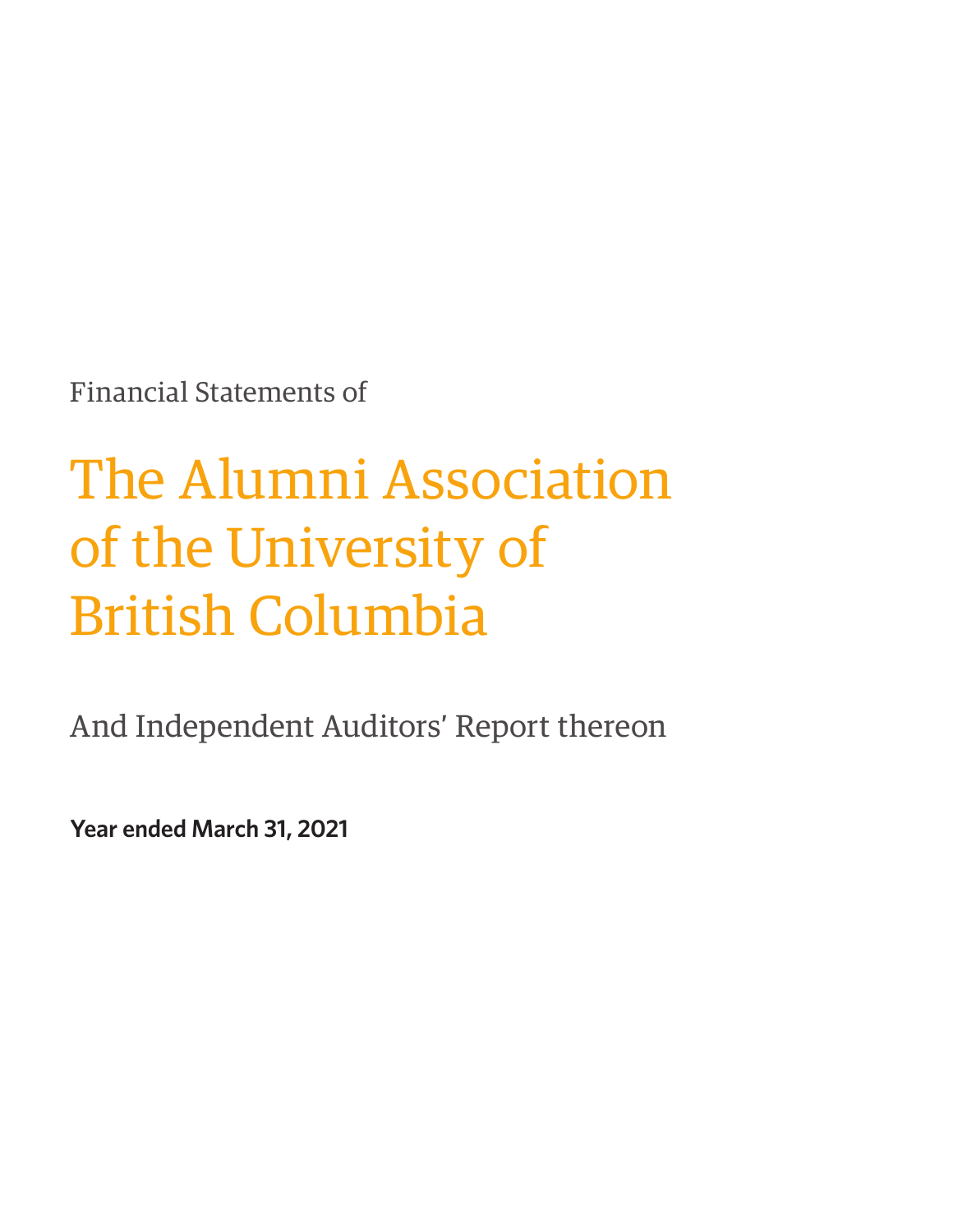# Independent Auditors' Report

#### **To the Board of Directors of The Alumni Association of The University of British Columbia**

### Report on the Audit of Financial Statements

#### **Opinion**

We have audited the financial statements of The Alumni Association of The University of British Columbia (the "Entity"), which comprise:

- · the statement of financial position as at March 31, 2021
- · the statement of operations for the year then ended
- · the statement of changes in net assets for the year then ended
- the statement of cash flows for the year then ended
- and notes to the financial statements, including a summary of significant accounting policies

(hereinafter referred to as the "financial statements").

In our opinion, the accompanying financial statements, present fairly, in all material respects, the financial position of the Entity as at March 31, 2021, and its results of operations and its cash flows for the year then ended in accordance with Canadian accounting standards for not-for-profit organizations.

#### **Basis for Opinion**

We conducted our audit in accordance with Canadian generally accepted auditing standards. Our responsibilities under those standards are further described in the *"Auditors' Responsibilities for the Audit of the Financial Statements"* section of our auditors' report.

We are independent of the Entity in accordance with the ethical requirements that are relevant to our audit of the financial statements in Canada and we have fulfilled our other ethical responsibilities in accordance with these requirements. We believe that the audit evidence we have obtained is sufficient and appropriate to provide a basis for our opinion.

#### **Responsibilities of Management and Those Charged with Governance for the Financial Statements**

Management is responsible for the preparation and fair presentation of the financial statements in accordance with Canadian accounting standards for not-for-profit organizations, and for such internal control as management determines is necessary to enable the preparation of financial statements that are free from material misstatement, whether due to fraud or error.

In preparing the financial statements, management is responsible for assessing the Entity's ability to continue as a going concern, disclosing as applicable, matters related to going concern and using the going concern basis of accounting unless management either intends to liquidate the Entity or to cease operations, or has no realistic alternative but to do so.

Those charged with governance are responsible for overseeing the Entity's financial reporting process.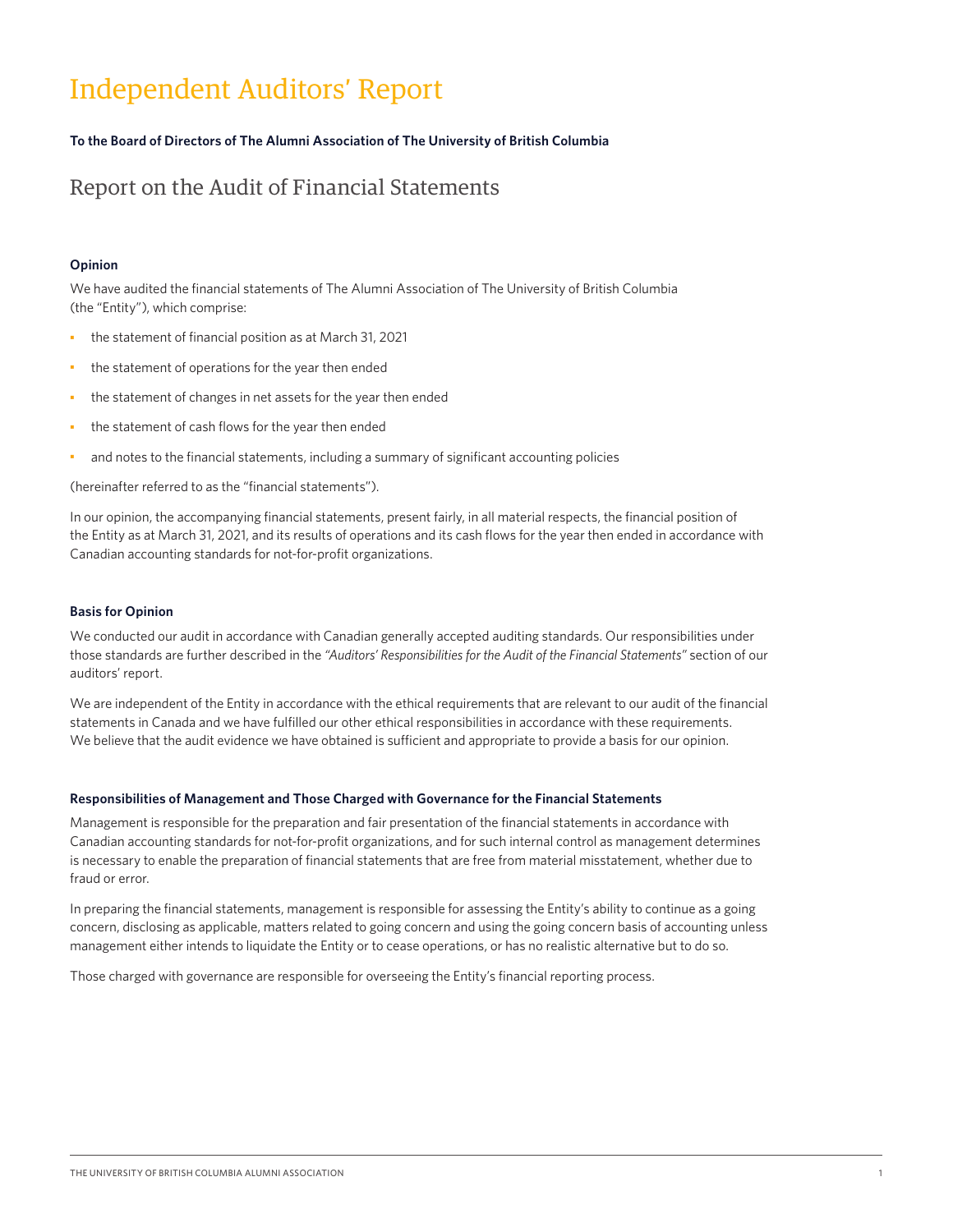#### **Auditors' Responsibilities for the Audit of the Financial Statements**

Our objectives are to obtain reasonable assurance about whether the financial statements as a whole are free from material misstatement, whether due to fraud or error, and to issue an auditors' report that includes our opinion.

Reasonable assurance is a high level of assurance, but is not a guarantee that an audit conducted in accordance with Canadian generally accepted auditing standards will always detect a material misstatement when it exists.

Misstatements can arise from fraud or error and are considered material if, individually or in the aggregate, they could reasonably be expected to influence the economic decisions of users taken on the basis of the financial statements.

As part of an audit in accordance with Canadian generally accepted auditing standards, we exercise professional judgment and maintain professional skepticism throughout the audit.

#### We also:

· Identify and assess the risks of material misstatement of the financial statements, whether due to fraud or error, design and perform audit procedures responsive to those risks, and obtain audit evidence that is sufficient and appropriate to provide a basis for our opinion.

 The risk of not detecting a material misstatement resulting from fraud is higher than for one resulting from error, as fraud may involve collusion, forgery, intentional omissions, misrepresentations, or the override of internal control.

- · Obtain an understanding of internal control relevant to the audit in order to design audit procedures that are appropriate in the circumstances, but not for the purpose of expressing an opinion on the effectiveness of the Entity's internal control.
- · Evaluate the appropriateness of accounting policies used and the reasonableness of accounting estimates and related disclosures made by management.
- Conclude on the appropriateness of management's use of the going concern basis of accounting and, based on the audit evidence obtained, whether a material uncertainty exists related to events or conditions that may cast significant doubt on the Entity's ability to continue as a going concern. If we conclude that a material uncertainty exists, we are required to draw attention in our auditors' report to the related disclosures in the financial statements or, if such disclosures are inadequate, to modify our opinion. Our conclusions are based on the audit evidence obtained up to the date of our auditors' report. However, future events or conditions may cause the Entity to cease to continue as a going concern.
- Evaluate the overall presentation, structure and content of the financial statements, including the disclosures, and whether the financial statements represent the underlying transactions and events in a manner that achieves fair presentation.
- Communicate with those charged with governance regarding, among other matters, the planned scope and timing of the audit and significant audit findings, including any significant deficiencies in internal control that we identify during our audit.

#### **Reporting on Other Legal and Regulatory Requirements**

As required by the Societies Act (British Columbia), we report that, in our opinion, the accounting policies applied in preparing and presenting the financial statements in accordance with Canadian accounting standards for not-for-profit organizations have been applied on a basis consistent with that of the preceding period.

 $k$ *PMG 14P* 

**Chartered Professional Accountants**

*Vancouver, Canada June 23, 2021*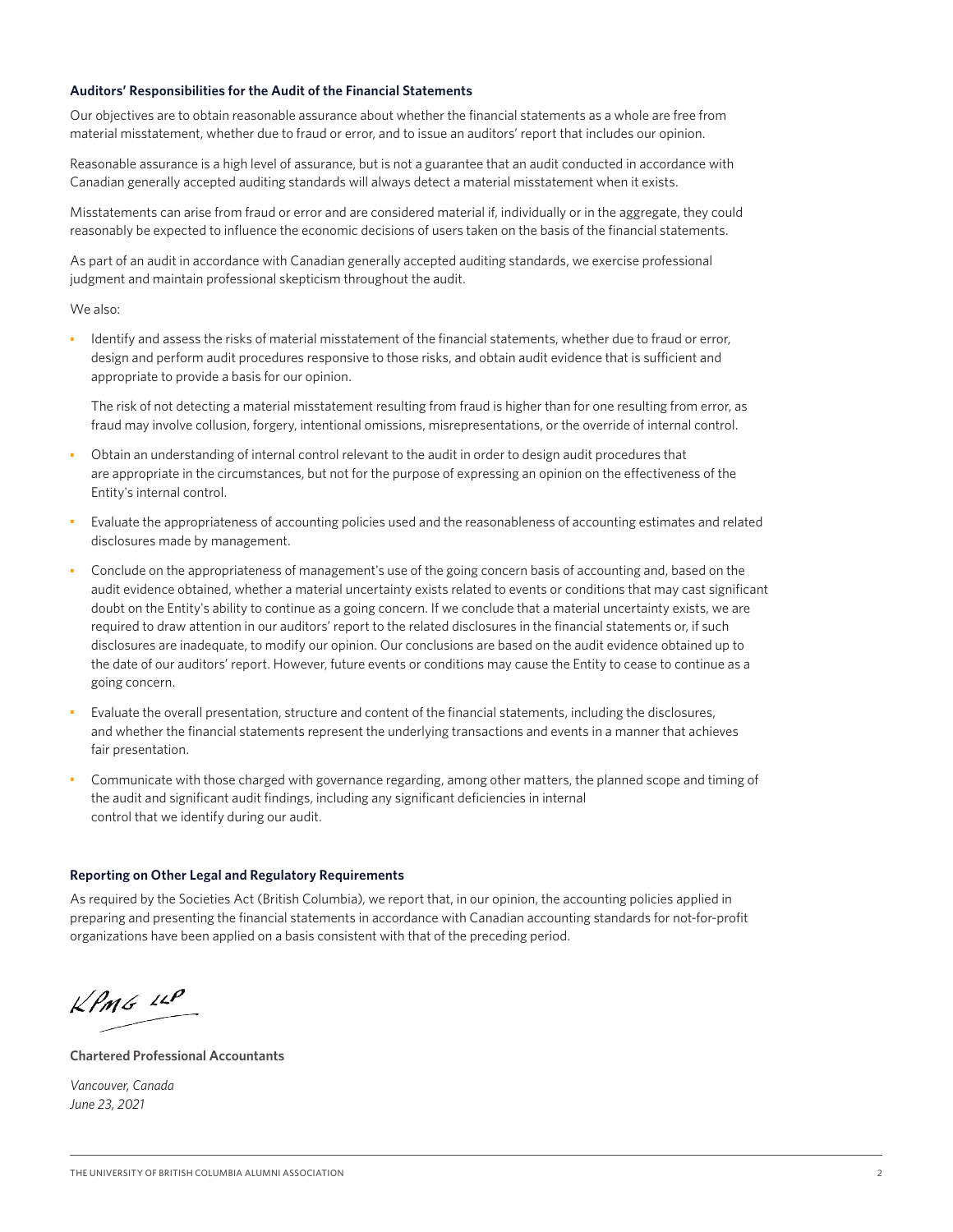# Statement of Financial Position

March 31, 2021, with comparative information for 2020

|                                                                  | 2021        | 2020        |
|------------------------------------------------------------------|-------------|-------------|
| <b>ASSETS</b>                                                    |             |             |
| Current assets:                                                  |             |             |
| Cash and cash equivalents                                        | 837,186     | 1,234,918   |
| Short-term investments                                           | 2,477,501   | 2,126,391   |
| Accounts receivable                                              | 118,724     | 180,481     |
|                                                                  | 3,433,411   | 3,541,790   |
| Furniture and equipment (note 5)                                 | 47,657      | 64,793      |
|                                                                  | 3,481,068   | 3,606,583   |
| <b>LIABILITIES AND NET ASSETS</b><br><b>Current liabilities:</b> |             |             |
| Accounts payable and accrued liabilities (notes 3 and 4)         | 440,010     | 897,717     |
| Deferred revenue and refundable deposits                         | 641,714     | 633,193     |
|                                                                  | 1,081,724   | 1,530,910   |
| Net assets:                                                      |             |             |
| Net assets invested in furniture and equipment                   | 47,657      | 64,793      |
| Internally restricted for future operating programs              | 46,969      | 97,979      |
| Internally restricted for future equipment purchases             | 240,077     | 239,217     |
| Unrestricted net assets                                          | 2,064,641   | 1,673,684   |
|                                                                  | 2,399,344   | 2,075,673   |
|                                                                  | \$3,481,068 | \$3,606,583 |

See accompanying notes to financial statements.

Approved on behalf of the Board:

*Chair Treasurer*

**Ross Langford Aleem Bandali**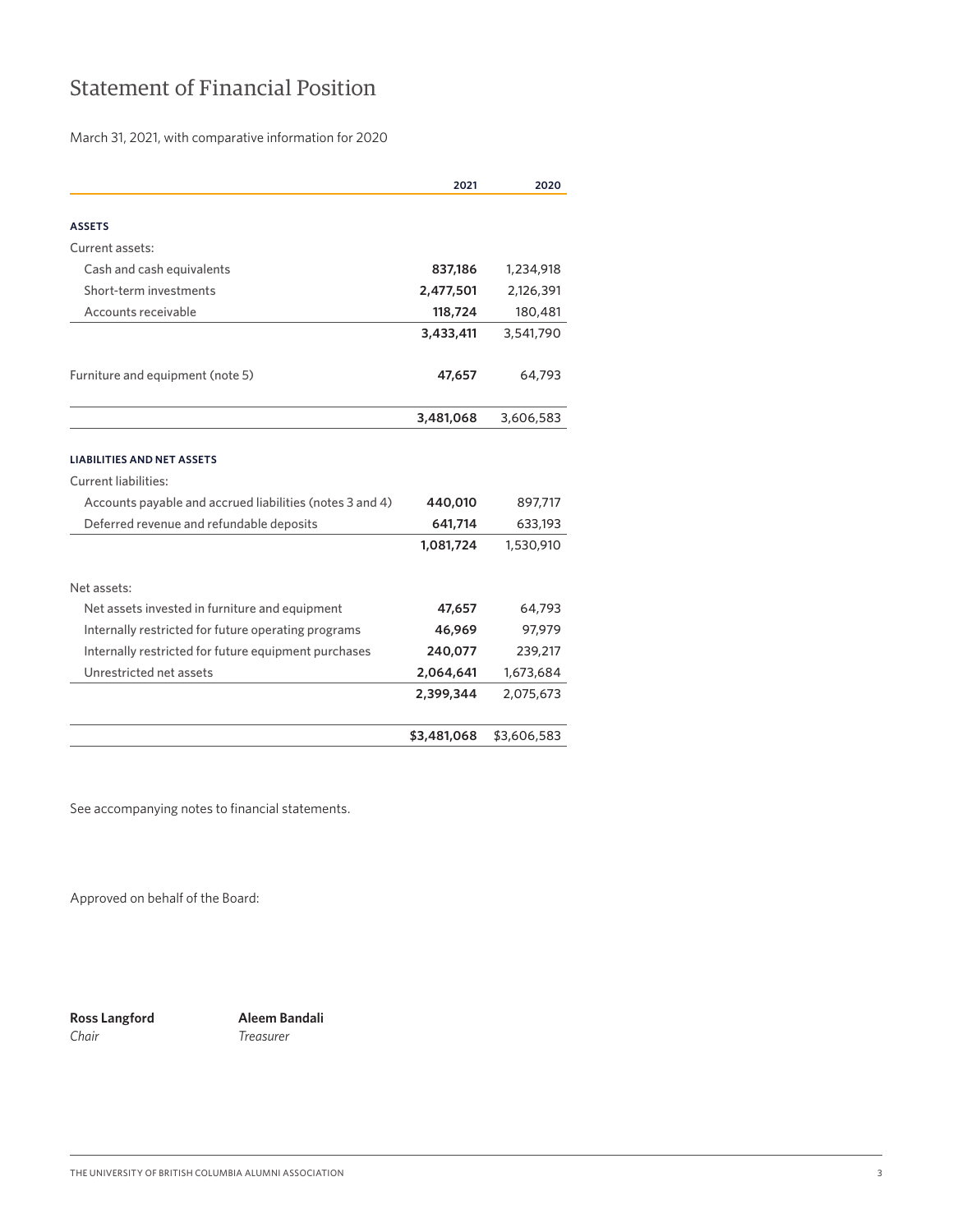# Statement of Operations

Year ended March 31, 2021, with comparative information for 2020

|                                                   | 2021      | 2020      |
|---------------------------------------------------|-----------|-----------|
|                                                   |           |           |
| Revenue:                                          |           |           |
| UBC contribution (note 3)                         | 2,099,160 | 2,099,193 |
| The Robert H. Lee Alumni Centre                   | 88,770    | 684,507   |
| Cecil Green Park (note 7)                         | 259,231   | 667,533   |
| Alumni Services and Business Development (note 8) | 526,684   | 610,371   |
| Sponsorship and In Kind                           | 145,187   | 162,275   |
| Trek advertising                                  | 86,979    | 132,464   |
| Interest and investment income                    | 43,319    | 55,494    |
|                                                   | 3,249,330 | 4,411,837 |
|                                                   |           |           |
| Operating expenses (note 6):                      |           |           |
| Administration                                    | 517,745   | 812,822   |
| The Robert H. Lee Alumni Centre (note 3)          | 647,507   | 995,118   |
| <b>UBC Welcome Centre</b>                         | 37,010    | 86,074    |
| Cecil Green Park (note 7)                         | 228,005   | 493,725   |
| <b>Alumni Services and Business Development</b>   | 351,353   | 369,901   |
| Sponsorship and In Kind                           | 9,250     | 42,635    |
| <b>TREK and Communications</b>                    | 1,134,789 | 1,364,889 |
|                                                   | 2,925,659 | 4,165,164 |
|                                                   |           |           |
| Excess of revenues over expenses                  | \$323,671 | \$246,673 |

See accompanying notes to financial statements.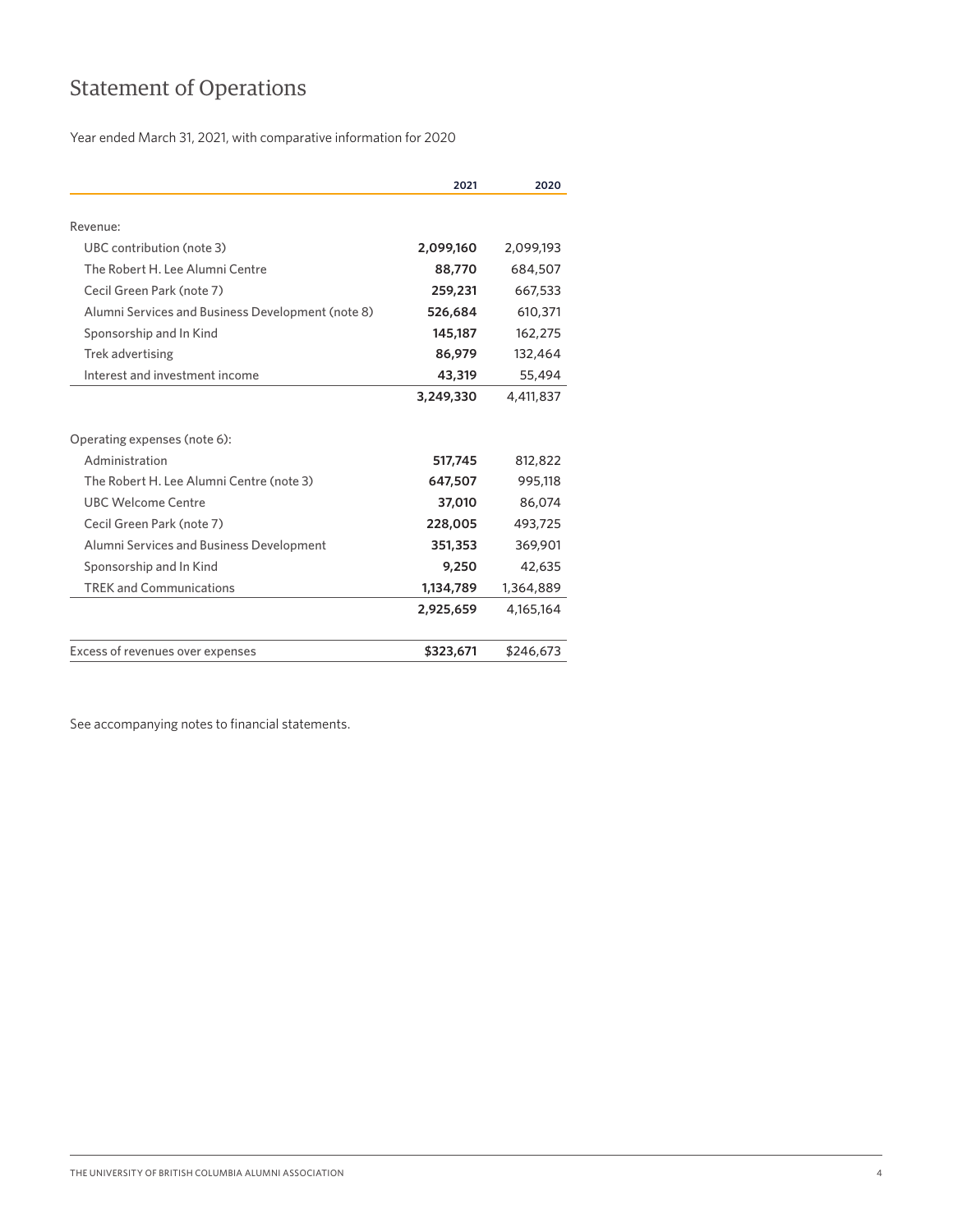# Statement of Changes in Net Assets

Year ended March 31, 2021, with comparative information for 2020

| 2021                                          | <b>INVESTED IN</b><br><b>FURNITURE AND</b><br><b>EOUIPMENT</b> | <b>INTERNALLY</b><br><b>RESTRICTED</b><br><b>FOR FUTURE</b><br><b>OPERATING</b><br><b>PROGRAMS</b> | <b>INTERNALLY</b><br><b>RESTRICTED</b><br><b>FOR FUTURE</b><br><b>FIXED ASSET</b><br><b>PURPOSES</b> | <b>UNRESTRICTED</b> | <b>TOTAL</b> |
|-----------------------------------------------|----------------------------------------------------------------|----------------------------------------------------------------------------------------------------|------------------------------------------------------------------------------------------------------|---------------------|--------------|
| Balance, beginning of year                    | 64,793                                                         | 97,979                                                                                             | 239,217                                                                                              | 1,673,684           | 2,075,673    |
| Internally approved appropriations            | -                                                              | 60,000                                                                                             |                                                                                                      | (60,000)            |              |
| Excess (deficiency) of revenues over expenses | (21, 395)                                                      | (111, 010)                                                                                         | 5.119                                                                                                | 450,957             | 323,671      |
| Interfund transfers:                          |                                                                |                                                                                                    |                                                                                                      |                     |              |
| Purchase of furniture and equipment           | 4,259                                                          | $\overline{\phantom{a}}$                                                                           | (4,259)                                                                                              | -                   |              |
| Balance, end of year                          | \$47,657                                                       | \$46,969                                                                                           | \$240,077                                                                                            | \$2,064,641         | \$2,399,344  |

| 2020                                          | <b>INVESTED IN</b><br><b>FURNITURE AND</b><br><b>EOUIPMENT</b> | <b>INTERNALLY</b><br><b>RESTRICTED</b><br><b>FOR FUTURE</b><br><b>OPERATING</b><br><b>PROGRAMS</b> | <b>INTERNALLY</b><br><b>RESTRICTED</b><br><b>FOR FUTURE</b><br><b>FIXED ASSET</b><br><b>PURPOSES</b> | UNRESTRICTED | <b>TOTAL</b> |
|-----------------------------------------------|----------------------------------------------------------------|----------------------------------------------------------------------------------------------------|------------------------------------------------------------------------------------------------------|--------------|--------------|
| Balance, beginning of year                    | 60,970                                                         | 43,461                                                                                             | 207,259                                                                                              | 1,517,310    | 1,829,000    |
| Internally approved appropriations            |                                                                | 165,000                                                                                            | 52,000                                                                                               | (217,000)    |              |
| Excess (deficiency) of revenues over expenses | (20,841)                                                       | (110.482)                                                                                          | 4,622                                                                                                | 373,374      | 246,673      |
| Interfund transfers:                          |                                                                |                                                                                                    |                                                                                                      |              |              |
| Purchase of furniture and equipment           | 24,664                                                         |                                                                                                    | (24, 664)                                                                                            |              |              |
| Balance, end of year                          | \$64,793                                                       | \$97,979                                                                                           | \$239,217                                                                                            | \$1,673,684  | \$2,075,673  |

See accompanying notes to financial statements.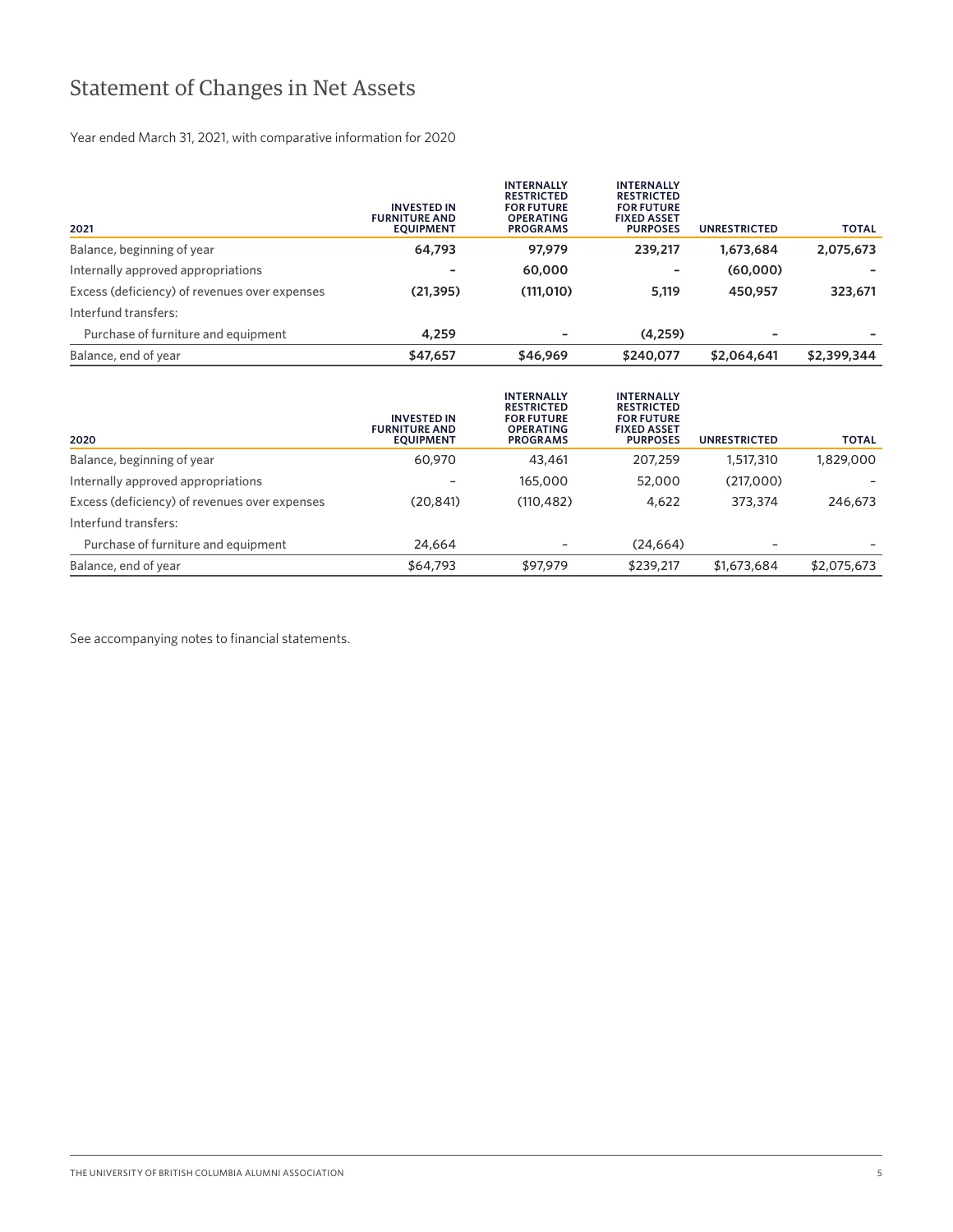# Statement of Cash Flows

Year ended March 31, 2021, with comparative information for 2020

|                                                      | 2021       | 2020        |
|------------------------------------------------------|------------|-------------|
| <b>CASH PROVIDED BY (USED IN):</b>                   |            |             |
| Operations:                                          |            |             |
| Excess of revenues over expenses                     | 323,671    | 246,673     |
| Depreciation, an item not involving cash             | 21,395     | 20,841      |
| Changes in non-cash operating working capital items: |            |             |
| Accounts receivable                                  | 61,757     | 62,538      |
| Accounts payable and accrued liabilities             | (457,707)  | 343,186     |
| Deferred revenue and refundable deposits             | 8,521      | 8,948       |
|                                                      | (42, 363)  | 682,186     |
|                                                      |            |             |
| Investments:                                         |            |             |
| Purchase of furniture and equipment                  | (4, 259)   | (24, 664)   |
| Short-term investments, purchases net of redemptions | (351, 110) | (384,100)   |
|                                                      | (355, 369) | (408, 764)  |
|                                                      |            |             |
| Increase (decrease) in cash and cash equivalents     | (397, 732) | 273,422     |
|                                                      |            |             |
| Cash and cash equivalents, beginning of year         | 1,234,918  | 961,496     |
|                                                      |            |             |
| Cash and cash equivalents, end of year               | \$837,186  | \$1,234,918 |

See accompanying notes to financial statements.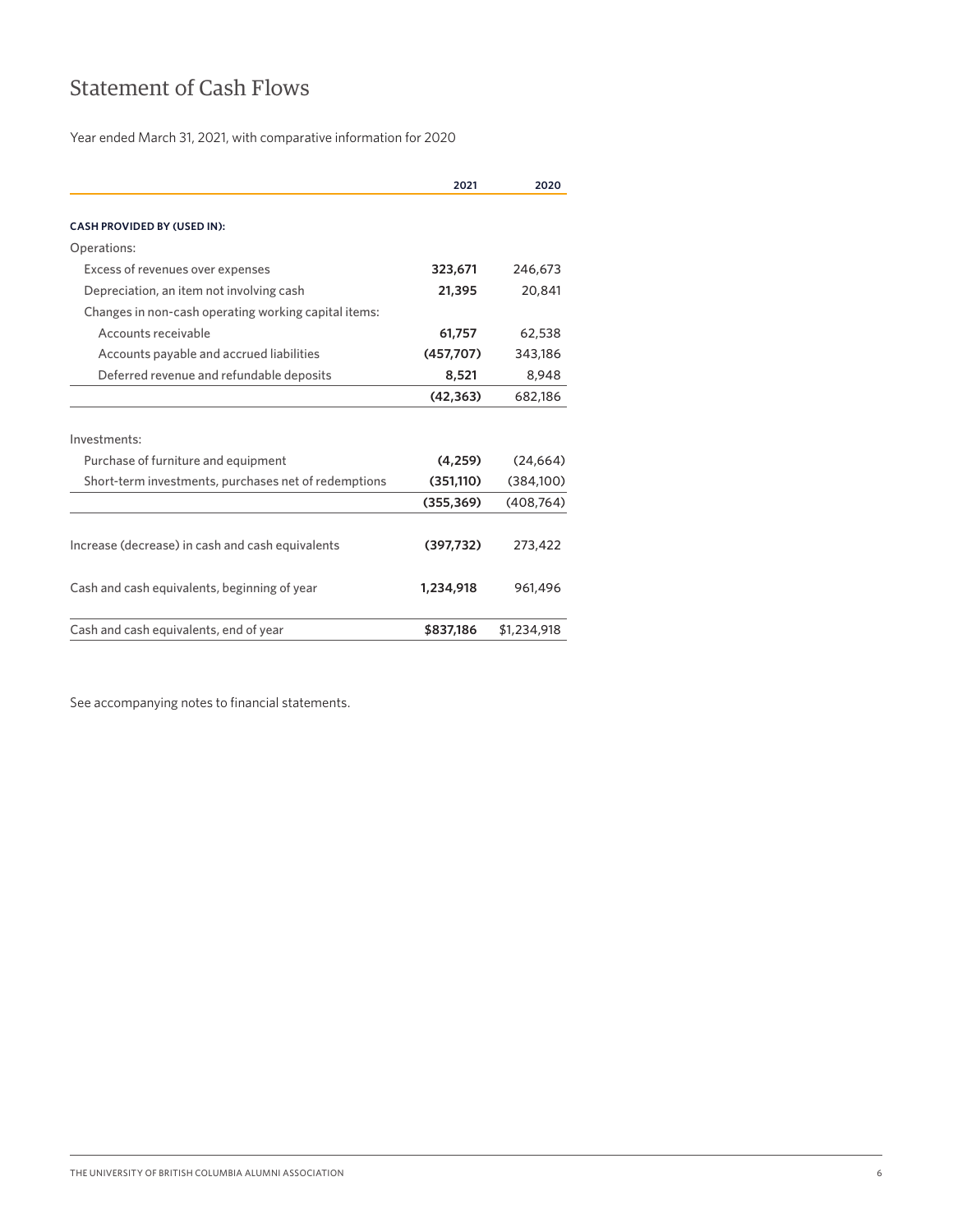## Notes to Financial Statements

#### **1. Nature of operations:**

 The Alumni Association of The University of British Columbia (the "Association") was incorporated in March 1946 and is registered under the Societies Act (British Columbia) with the primary objective of increasing the involvement of alumni in the activities of The University of British Columbia (the "University"). The direct revenue sources of the Association are not sufficient to cover its operating and capital expenditures and, as a result, the continued support of the University is required to finance the activities of the Association.

 Effective June 27, 2014, the Association entered into a new 7-year agreement with the University with an effective date of January 1, 2014. This Agreement defines the relationship between the Association and the University. The agreement commits the University to funding the operations of the Association based on approved annual budgets. The initial term of the Agreement will expire on December 31, 2021; however, the agreement automatically renews for additional 3-year terms until terminated at the option of either party by providing 6-months written notice of termination to the other. These financial statements have been presented on a going concern basis which assumes the continued support of the University.

The Association is non-taxable under the *Income Tax Act* as a non-profit organization.

 The declaration of the COVID-19 virus as a pandemic by the World Health Organization on March 11, 2020, and the subsequent shut-downs globally, domestically, and locally have had a significant impact on the jurisdictions and market sectors in which the Association operates. The initial impact has been a reduction in rental revenues and certain other event based revenues, with a corresponding decrease to the related expenses. The situation is dynamic and the ultimate duration and magnitude of the impact on the economy and the financial effect on the Association's operations cannot be estimated reliably at this time. These impacts could include impairment in our investments or other long-lived assets or potential future decreases in revenue.

#### **2. Significant accounting policies:**

#### **(a) Basis of presentation:**

 These financial statements are prepared in accordance with Canadian accounting standards for not-for-profit organizations and include the following significant accounting policies:

#### **(b) Cash and cash equivalents:**

 Cash and cash equivalents include cash on hand and short-term deposits which are highly liquid with original maturities of less than 3-months.

#### **(c) Short-term investments:**

 Short-term investments, consisting of Guaranteed Investment Certificates with maturities or cashable within the next fiscal year, are carried at fair value with gains and losses recorded in the Statements of Operations.

#### **(d) Furniture and equipment:**

 Furniture and equipment is recorded at historical cost. Depreciation is recorded at 20% for furniture and 331 /3% for equipment per annum using the straight-line method.

The Association annually assesses furniture and equipment for impairment.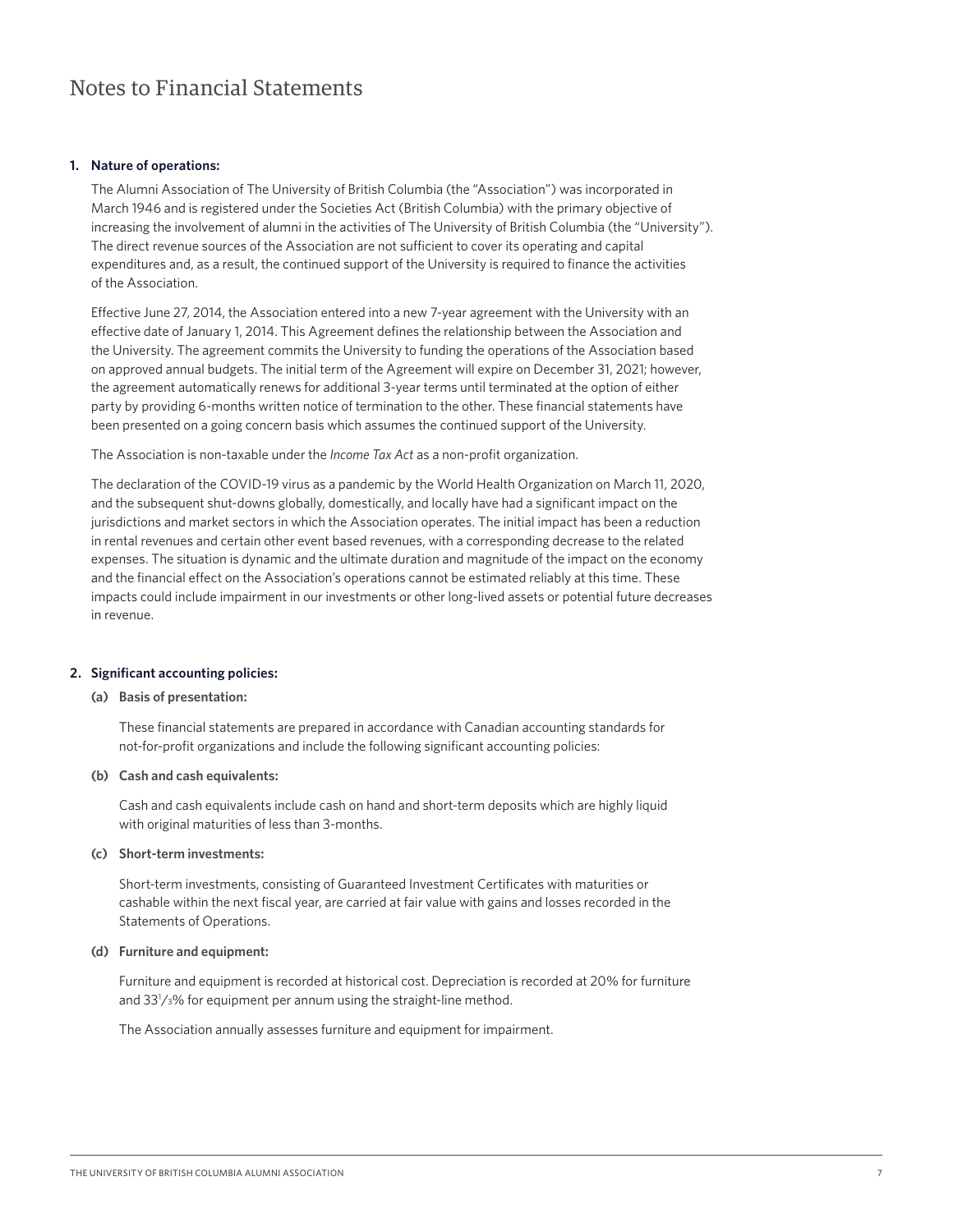#### **(e) Internal restrictions of net assets:**

 Certain amounts are set aside into a separate component of net assets. These amounts may be held in term deposits and the interest income, which has been recorded in operations, is retained in the fund to maintain its purchasing power. Appropriation of these funds requires the approval of the Association's Board of Directors but is not subject to other restrictions. Internally restricted net assets include the following:

- **(i) Net assets internally restricted for future fixed asset purchases:** These amounts have been set aside for equipment replacement purposes which are approved by the Board of Directors.
- **(ii) Net assets internally restricted for future operating programs:**

Appropriations of the operating fund balance are made from time to time to designate funds for specific projects. When the projects take place, the costs are included in operating expenses that are allocated to net assets internally restricted for future operating programs and any remaining appropriations upon completion of the project are returned to the unrestricted fund balance.

#### **(f) Revenue:**

 The Association receives payments in advance for the rental of Cecil Green Park and the Robert H. Lee Alumni Centre. The recognition of such revenue is deferred until the date of the actual rental. The Association also receives payments pursuant to its alumni services and marketing agreements with Meloche Monnex Inc., Manulife, and Bank of Montreal. The Association records revenue from these contracts as services are rendered over the term of the agreement. In some instances, payments to the Association are based on the financial results of these affinity partners, thus revenue is recorded on cash receipt, as the Association is unable until this time to reasonably estimate the revenue earned.

 The Association follows the deferral method of accounting for contributions. Unrestricted contributions are recognized as revenue when received or receivable if the amount to be received can be reasonably estimated and collection reasonably assured. Endowment contributions are recognized as direct increases in net assets. The Association currently has no endowment funds. Contributions subject to external restrictions are recognized as revenue in the year in which the related expenses are incurred. Contributions restricted for the purchase of furniture and equipment are deferred and amortized into revenue on the same basis that the related furniture and equipment are depreciated.

#### **(g) Contributed services and in-kind contributions:**

 A substantial number of volunteers contribute a significant amount of their time each year. Because of the difficulty of determining the fair value, contributed services are not recognized in these financial statements.

 Print and digital advertising for events held by the Association, car rentals, hotel accommodations, and parking are being provided as in-kind contributions. The Association received \$7,116 (2020 - \$26,775) of in-kind contributions during the year. The contributions are recognized at their estimated fair value.

#### **(h) Use of estimates:**

 The preparation of these financial statements requires management to make estimates and assumptions that affect the reported amounts of assets and liabilities and disclosure of contingent assets and liabilities at the date of these financial statements and the reported amounts of revenue and expenses during the reporting period. Actual results could differ from those estimates.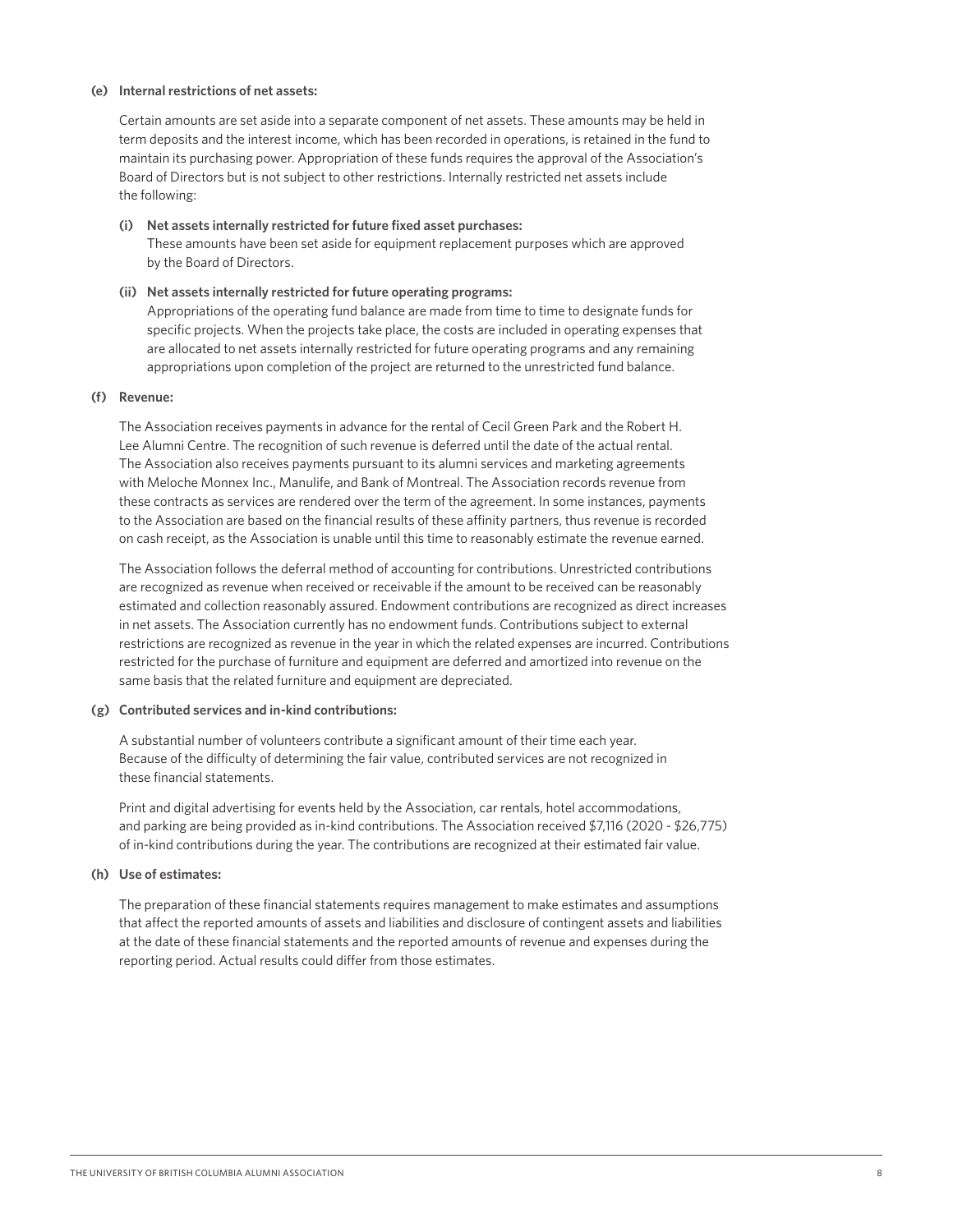#### **(i) Financial instruments:**

 Financial instruments are recorded at fair value on initial recognition. All financial instruments are subsequently recorded at cost or amortized cost, unless management has elected to carry the instruments at fair value. The Association has elected to carry short-term investments at fair value.

 Transaction costs incurred on the acquisition of financial instruments measured subsequently at fair value are expensed as incurred. All other financial instruments are adjusted by transaction costs incurred on acquisition and financing costs, which are amortized using the straight-line method.

 Financial assets are assessed for impairment on an annual basis at the end of the fiscal year if there are indicators of impairment. If there is an indicator of impairment, the Association determines if there is a significant adverse change in the expected amount or timing of future cash flows from the financial asset. If there is a significant adverse change in the expected cash flows, the carrying value of the financial asset is reduced to the highest of the present value of the expected cash flows, the amount that could be realized from selling the financial asset or the amount the Association expects to realize by exercising its right to any collateral. If events and circumstances reverse in a future period, an impairment loss will be reversed to the extent of the improvement, not exceeding the initial carrying value.

#### **(j) Related party transactions:**

 Monetary related party transactions and non-monetary related party transactions that have commercial substance are measured at the exchange amount when they are in the normal course of business, except when the transaction is an exchange of a product or property held for sale in the normal course of operations. Where the transaction is not in the normal course of operations, it is measured at the exchange amount when there is a substantive change in the ownership of the item transferred and there is independent evidence of the exchange amount.

All other related party transactions are measured at the carrying amount.

#### **(k) Comparative information:**

 Certain comparative information has been reclassified to conform to the financial statement presentation adopted in the current year.

#### **3. Related party transactions:**

Included in accounts payable and accrued liabilities is \$284,111 (2020 – \$709,197) payable to the University.

The UBC contribution of \$2,099,160 (2020 – \$2,099,193) is contributions received from the University.

 Included in The Robert H. Lee Alumni Centre expenses is \$198,141 (2020 – \$360,195) of maintenance, utilities, and facility management expenses, as per the Service Level Agreement, which is paid to the University for operations during the year and is recorded at the exchange amount.

#### **4. Accounts payable and accrued liabilities:**

 Included in accounts payable and accrued liabilities as at March 31, 2021 are government remittances payable of \$23,326 (2020 – \$10,303) relating to federal and provincial sales taxes, payroll taxes, health taxes, and workers' safety insurance.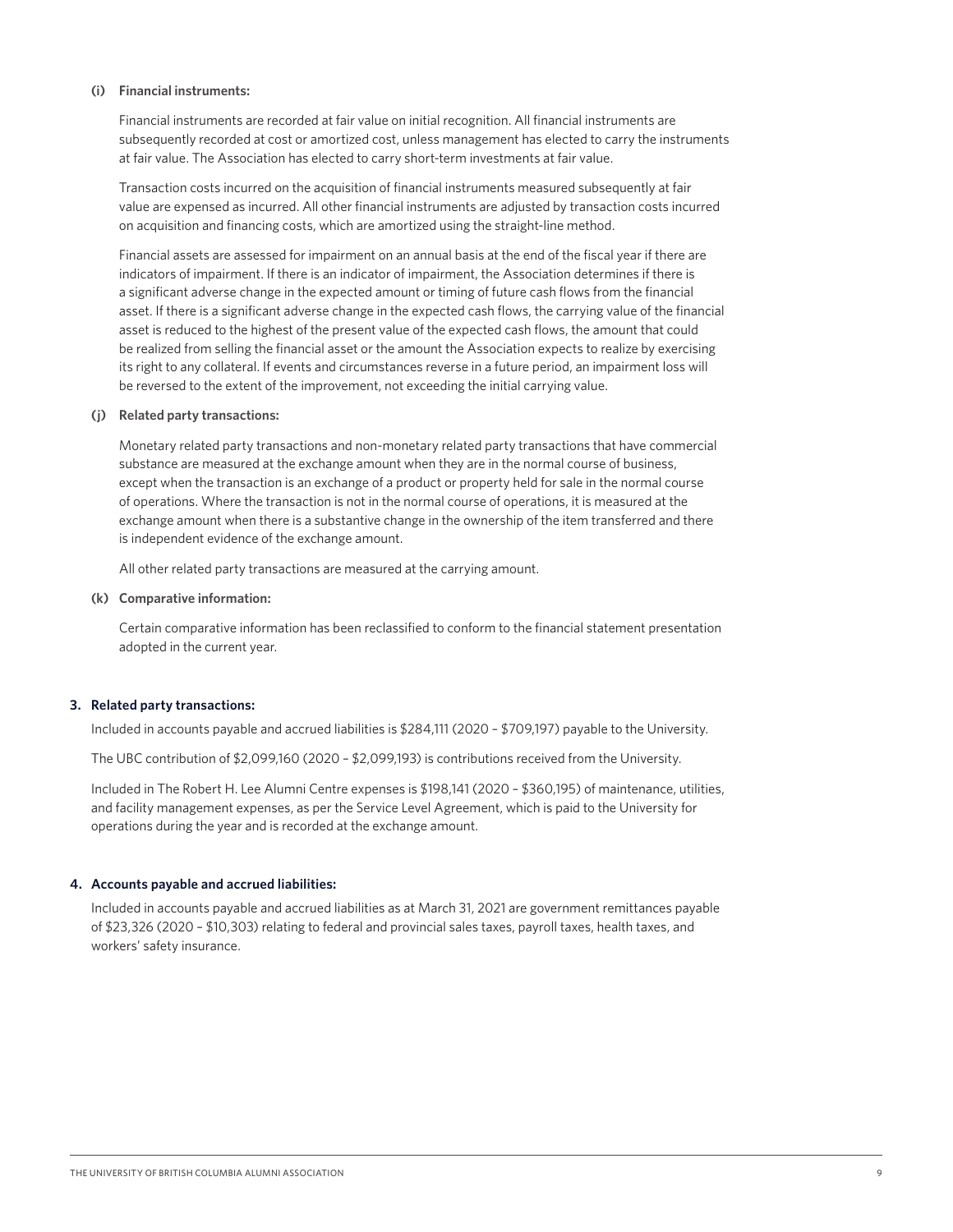#### **5. Furniture and equipment:**

| <b>MARCH 31, 2021</b>   | COST        | <b>ACCUMULATED</b><br><b>AMORTIZATION</b> | <b>NET BOOK</b><br><b>VALUE</b> |
|-------------------------|-------------|-------------------------------------------|---------------------------------|
| Furniture and equipment | \$541,900   | \$494,243                                 | \$47,657                        |
| <b>MARCH 31, 2020</b>   | <b>COST</b> | <b>ACCUMULATED</b><br><b>AMORTIZATION</b> | <b>NET BOOK</b><br><b>VALUE</b> |
| Furniture and equipment | \$537,642   | \$472,849                                 | \$64,793                        |

#### **6. Functional allocation of expense:**

 The costs of providing programs and other activities have been presented on a program basis in the statement of operations. Accordingly, salaries and other costs have been allocated among the programs and supporting services benefited.

The expenses of the Association on an account group basis are as follows:

|                                           | 2021        | 2020        |
|-------------------------------------------|-------------|-------------|
| Alumni Centre operating expenses          | 402,273     | 841,716     |
| Alumni services and business development  | 10,332      | 90,108      |
| Association governance and reporting      | 11,954      | 65,510      |
| Cecil Green Park operating expenses       | 46,126      | 304,677     |
| Directors expense                         | 866         | 6,652       |
| Equipment expense, including depreciation | 33,695      | 34,454      |
| Events                                    |             | 64,610      |
| Meetings                                  | 148         | 3,777       |
| Memberships and subscriptions             | 3,175       | 4,629       |
| Miscellaneous                             | 175         | 3,117       |
| Office expense                            | 35,127      | 39,418      |
| Professional development                  | 5,190       | 13,798      |
| <b>Purchased services</b>                 | 245,498     | 365,513     |
| Salaries and benefits                     | 1,763,157   | 1,728,299   |
| TREK print and digital                    | 367,943     | 598,886     |
|                                           | \$2,925,659 | \$4,165,164 |

#### **7. Cecil Green Park:**

 The Association shares Cecil Green Park revenue in excess of the net of the Association's direct cost related to the short-term leasing/booking of the premises and any proctor services annually with the University on a 50/50 basis. The cost of sharing this revenue of \$34,494 (2020 - \$138,673) is included in the expense caption "Cecil Green Park" in the Statement of Operations.